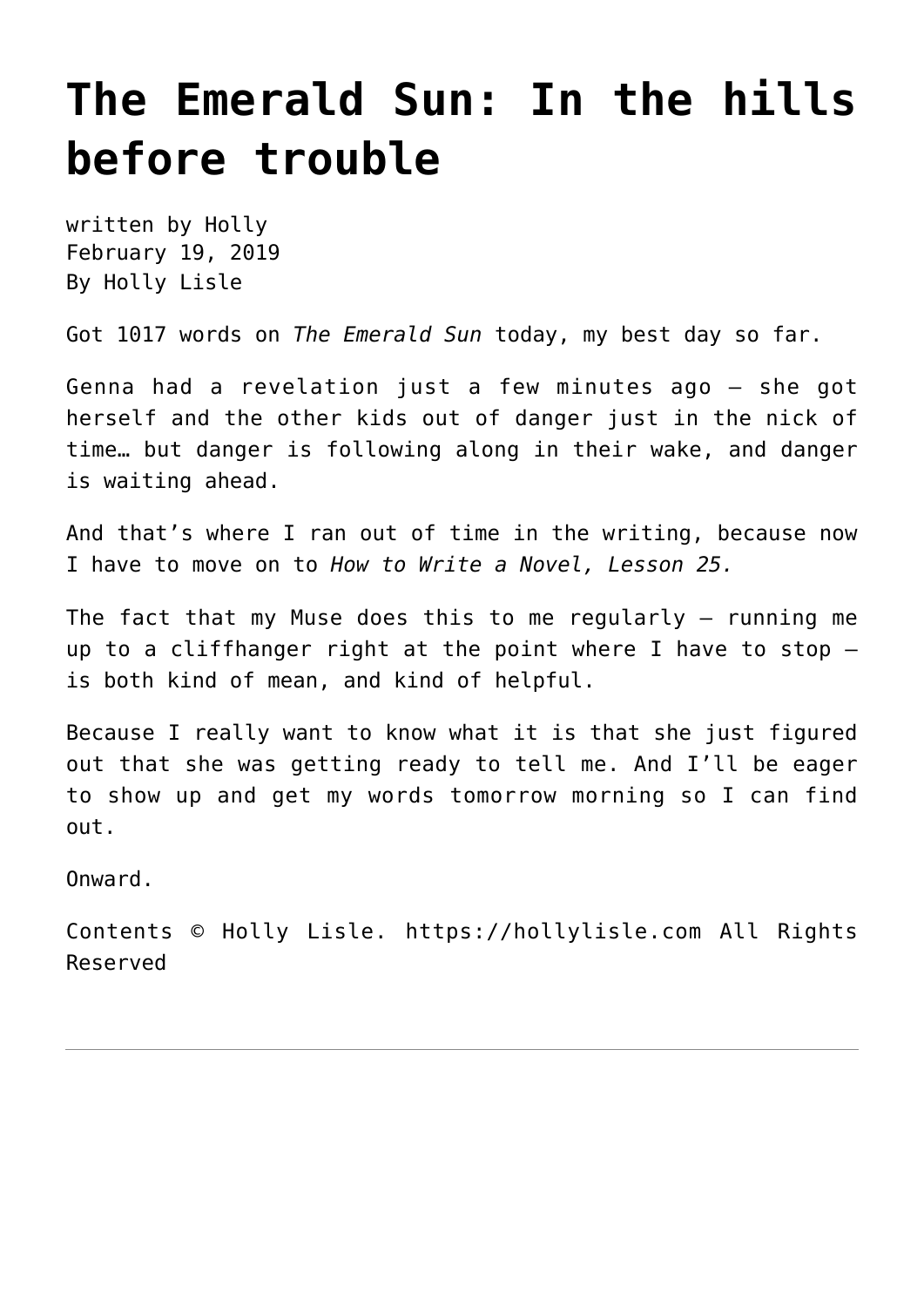# **[The Emerald Sun: Tiny Sneak](https://hollylisle.com/the-emerald-sun-tiny-sneak-peek-of-the-first-draft-story-start/) [Peek of the FIRST DRAFT Story](https://hollylisle.com/the-emerald-sun-tiny-sneak-peek-of-the-first-draft-story-start/) [Start](https://hollylisle.com/the-emerald-sun-tiny-sneak-peek-of-the-first-draft-story-start/)**

written by Holly February 19, 2019 [By Holly Lisle](https://hollylisle.com)

Got 753 words on The Emerald Sun today. Not the thousand I was shooting for, but I'm having to step back into a world I haven't lived in for over a decade, and finding my way is tough.

But, in FIRST DRAFT (which… *DISCLAIMER: May contain bugs, which WILL change in revision, and for which I do not need any notice of typos or other errors, because first draft is not the place where you deal with those*) this is how the story starts.

*When you're safe and comfortable, when you're warm and dry and well-fed, time has a way of slipping away from you. Of drifting through a day, and then a season, and if you're not careful, through a whole life.*

*In the Audiomaerist's house, it was easy to feel safe. I got to eat delicious food, to listen to the dragon telling stories of the days when the skies were darkened by mighty flocks of creatures like him; to work in the garden planting and harvesting the Audiomaerist's food; to know that the woman-shaped creature who gave shelter to Yarri the nightling, Doyati the mystery, my brother Danrith, the cat who is not a cat, and me — for the dragon needed no shelter could keep us safe.*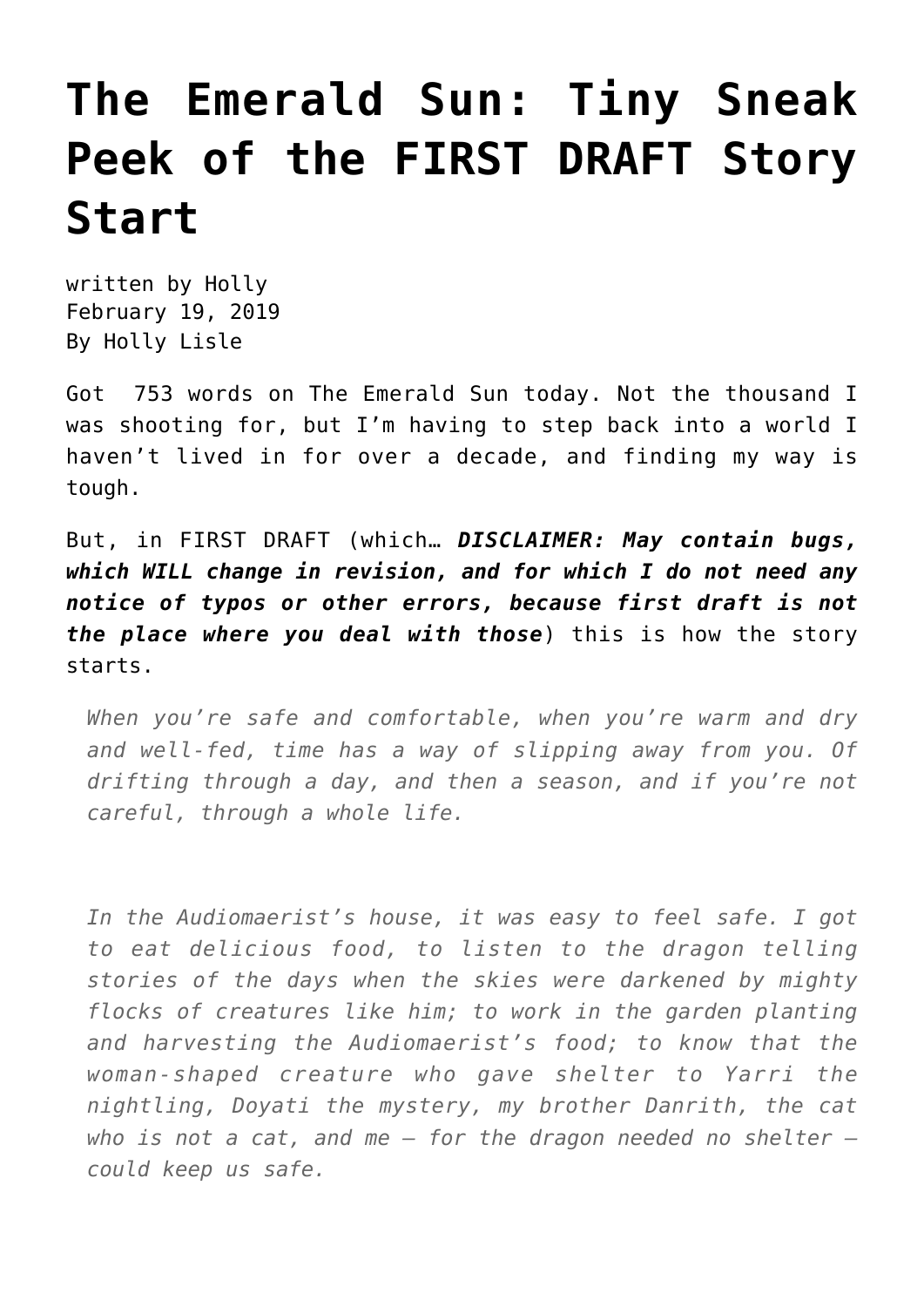*And through a span that wrapped a summer, an autumn, and a winter in it, we lived in her high house away from everyone, and earned our keep with chores and our skills — I spun yarn and knitted her a sweater as fine as any Mama could have made, Danrith tended her accounts, Yarri went out at night and brought back items she requested, and the cat killed her mice.*

*But… one spring morning I woke and smelled change.*

*The smell became a tiny dread that crawled up my spine and down into my belly, that woke me and sent me shivering out of my bed, rolled me to my bare feet on the cold floor and into my clothes, and then into silently waking the others.*

*It's easy to fall into comfort, and hard to willingly fall out, but when Danrith started to protest that it was dark and he was sleepy, I shushed him and in his ear murmured, "Dress. Make no sound."*

*When I shook Yarri awake, I said simply, "We have to go. Now."*

*The Cat had been asleep on my head, so he did not need to be told. He simply waited by a wall, watching me, saying nothing.*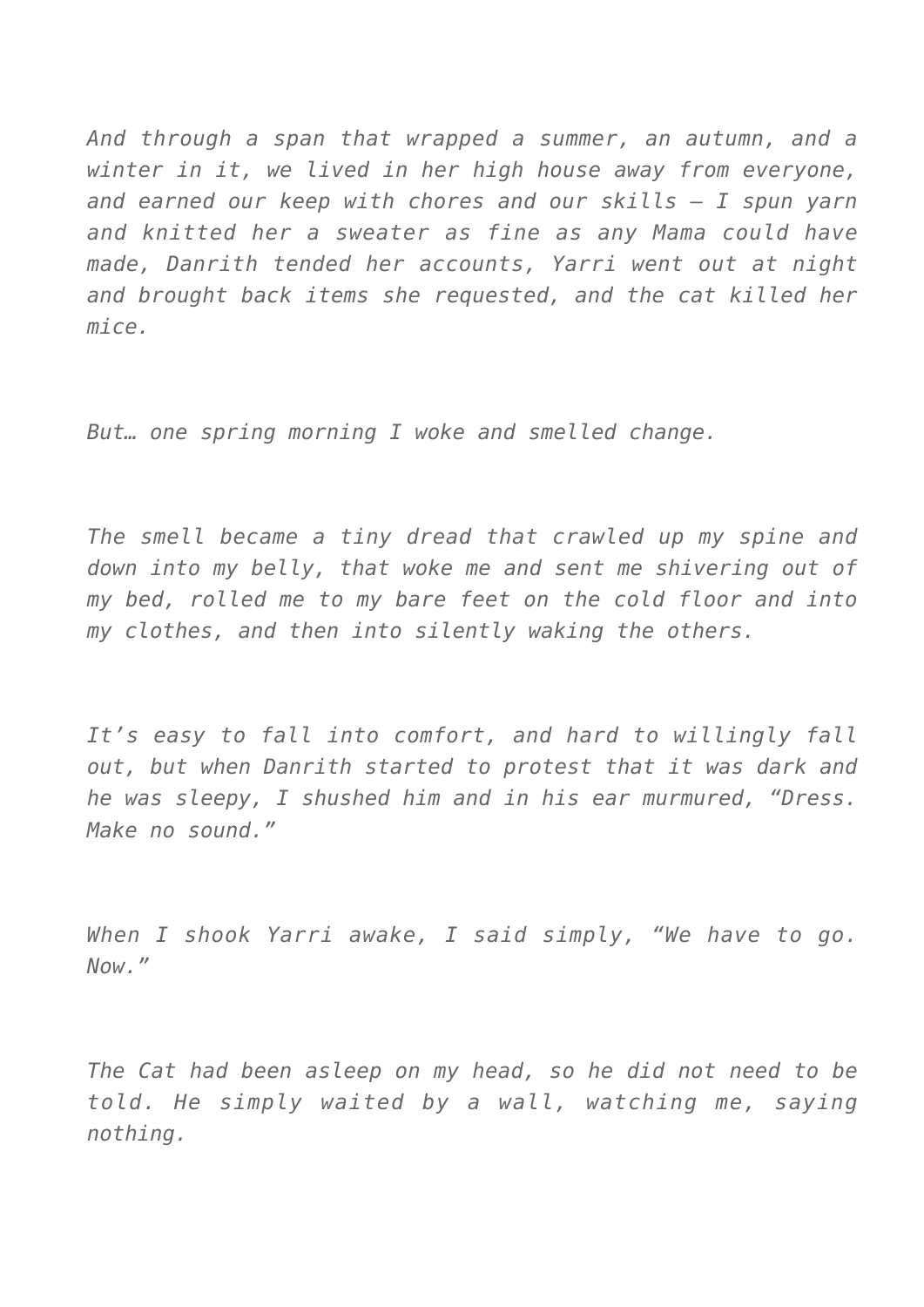*My brother and Yarri dressed hurriedly, silently.*

Contents © Holly Lisle. <https://hollylisle.com> All Rights Reserved

# **[The Emerald Sun: Walking with](https://hollylisle.com/the-emerald-sun-walking-with-genna-this-morning/) [Genna this morning](https://hollylisle.com/the-emerald-sun-walking-with-genna-this-morning/)**

written by Holly February 19, 2019 [By Holly Lisle](https://hollylisle.com)

My hour (plus) this morning did not yield a massive wordcount.

556 words total.

But in that 556 words, Genna and her voice came back to me, and Genna immediately broke what I'd planned for the first chapter, and did what I did not expect her to do.

She lied to the Audiomaerist, in whose house she and her companions had been staying, and hurried them all out without even saying goodbye, and started toward someplace I'm not sure about yet.

She did this because her gut told her she and her friends needed to get away from where they were as quickly as possible.

And the Cat, when he caught up with her, simply confirmed that something was wrong.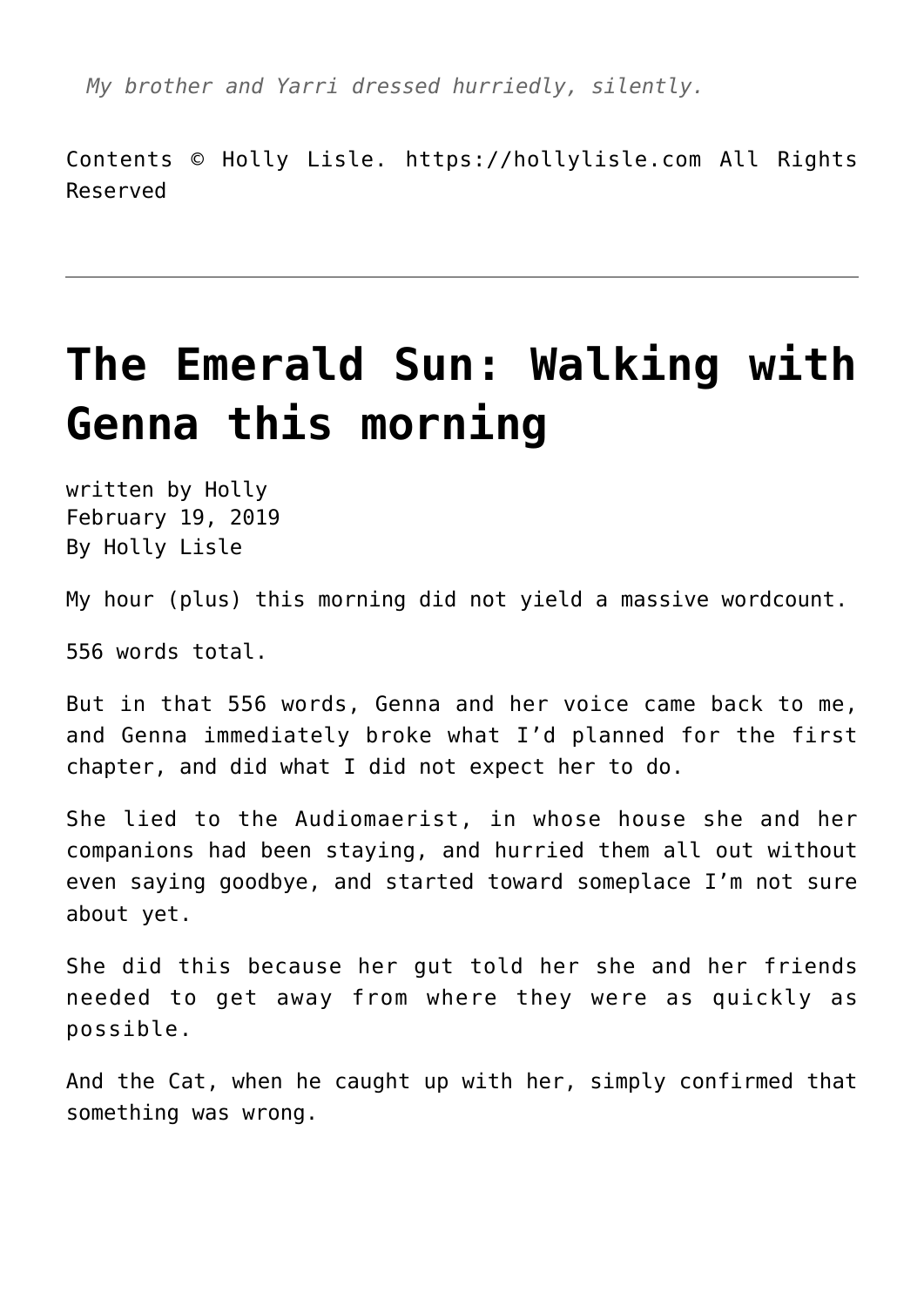#### **What's wrong?**

I don't know. This has been my experience with writing Genna and in the years since I wrote her last, she clearly has not changed. I plot something, she looks at my plot, and immediately does something that breaks my planning, but that still gets both of us to the right place eventually.

My path would have been cleaner, calmer, and considerably less messy.

From the perspective of adventure, however, hers is going to be a lot more interesting.

Contents © Holly Lisle. <https://hollylisle.com> All Rights Reserved

# **[Moon & Sun 3: Sketching with](https://hollylisle.com/moon-sun-3-sketching-with-words/) [words](https://hollylisle.com/moon-sun-3-sketching-with-words/)**

written by Holly February 19, 2019 [By Holly Lisle](https://hollylisle.com)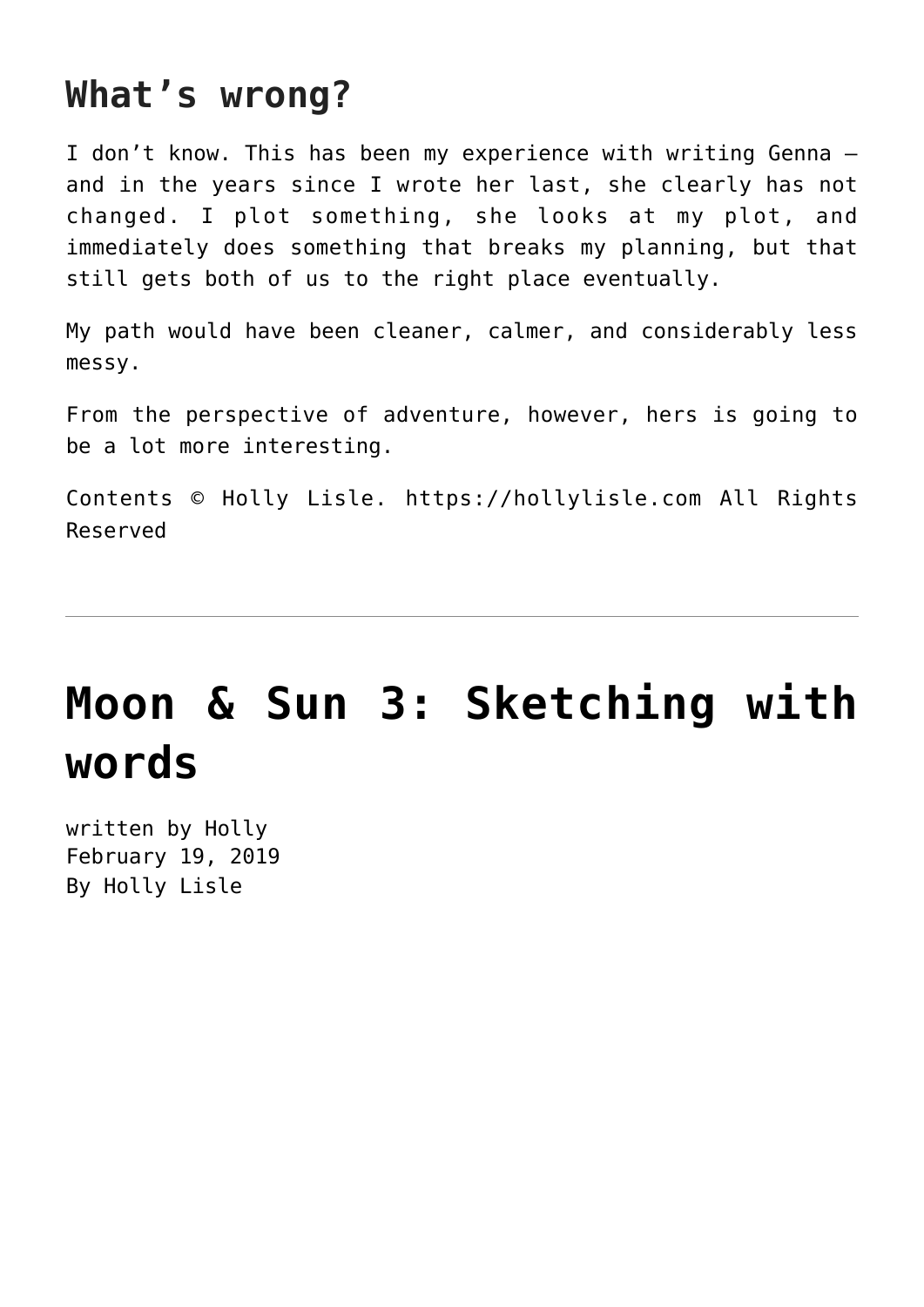I started out my workday this morning looking for (and finding) a sketchbook among my many notebooks and blank project books.



Followed by staring at the blank pages, with an array of drawing tools in front of me, and with my Muse going, "No, no, no, no, no…"

"I need to see these things," I muttered, and Muse said, "I already see them. Let me show you."

So I sat, pulled up my Emerald Sun Scrivener document, and opened a page in Places, and my Muse said, "Tell me about the Running forest.

So I did. Rather a lot.

And then the Muse said, "Okay. Now what's the story with the Vault of Gears?"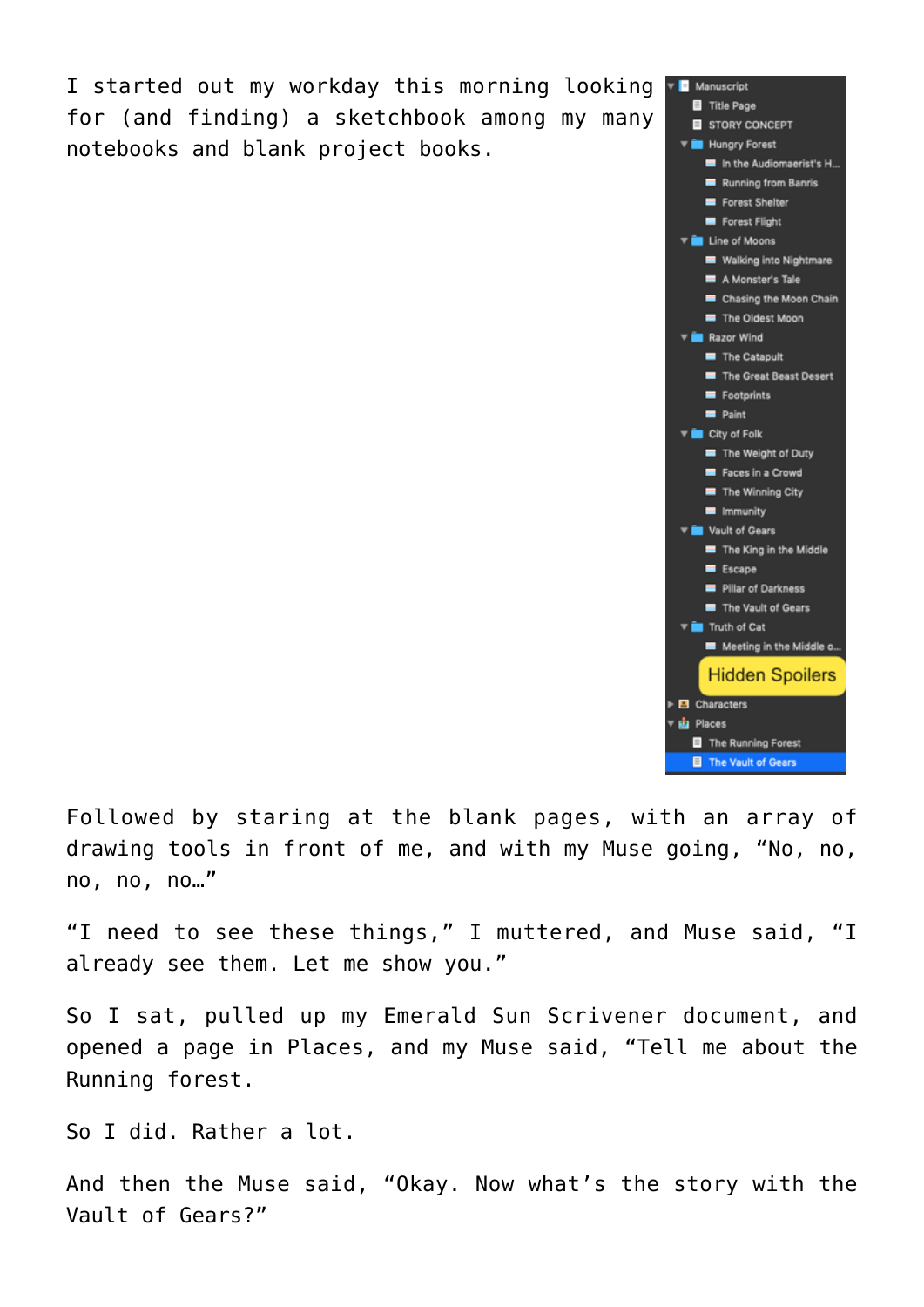And I started answering the question, and discovered SO much more story.

I didn't have pen lines or shapes for what I was seeing, for what I was discovering — but I had a lot of words, and the words divulged secrets, and the secrets made me hungry to get started on this book.

So.

Next Tuesday, I'll start writing the actual novel. I might from time to time need to slow down to sit with my Muse and sketch more words…

But this story has been waiting a long time to be born, and all of a sudden, it feels like it's in a hurry.

Contents © Holly Lisle. <https://hollylisle.com> All Rights Reserved

## **[Outline Finished! The Emerald](https://hollylisle.com/outline-finished-the-emerald-sun-moves-forward/) [Sun moves forward…](https://hollylisle.com/outline-finished-the-emerald-sun-moves-forward/)**

written by Holly February 19, 2019 [By Holly Lisle](https://hollylisle.com)

Short post today. Took a couple hours, but I was on a roll, so I just stuck with it.

And I'm delighted to announce that I've finished the line-forscene outline of **Moon & Sun 3: The Emerald Sun**.

Tomorrow I'll take a day off from writing fiction, and instead work on building some of the locations that exist in this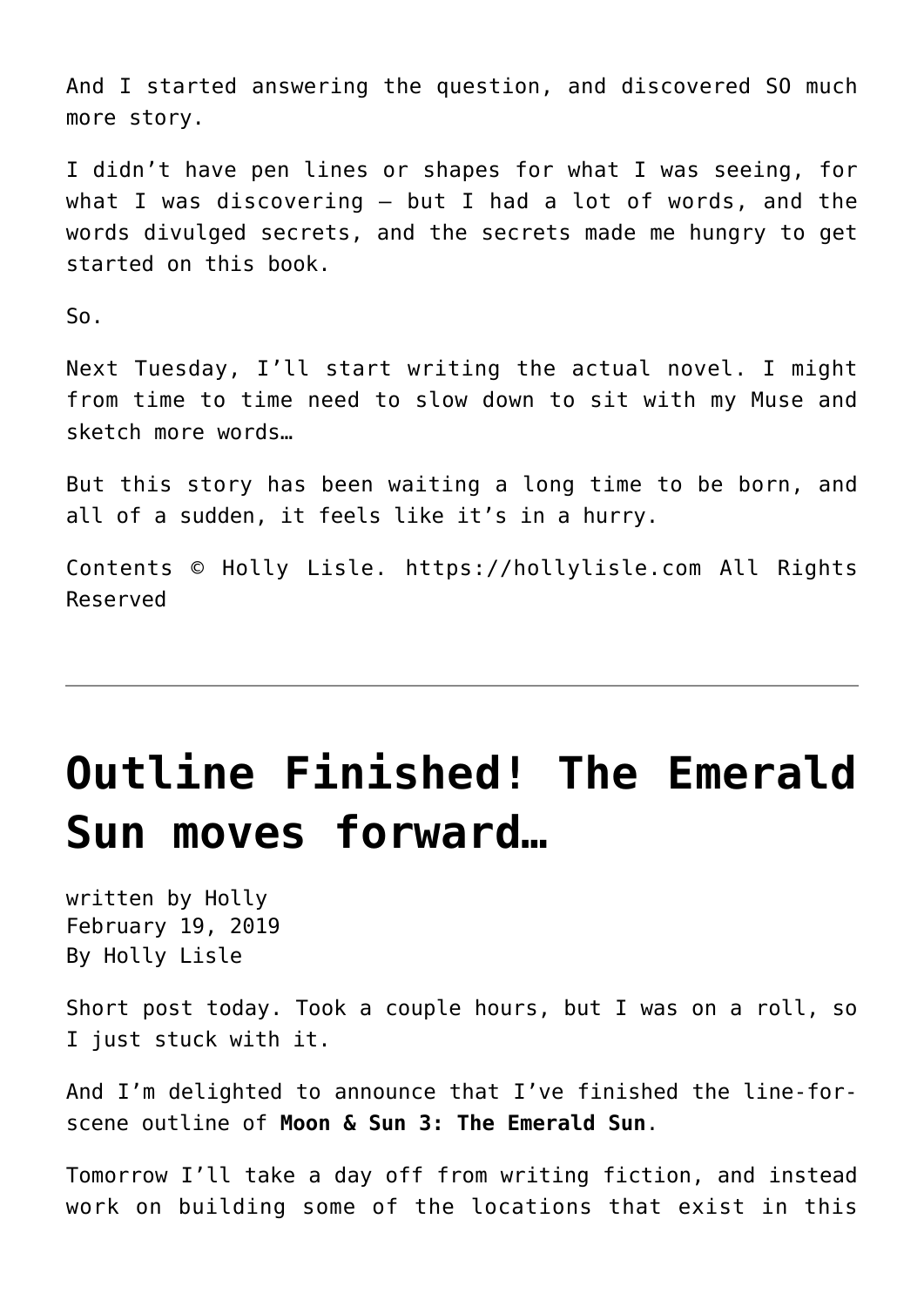story so I can see them. I'll just a sketchbook for this, not Minecraft Mapping.

Once I know I have a decent feel for the locations, I'll do a couple of character interviews — but after that, I'll be ready to actually start writing the book.

I thought it would take me a lot longer to get to this point than it has. So I'm going to find myself writing on three separate novels each week for a while — and I honestly don't know if that will work.

I'm not having any problem right now with two novels, and *Dead Man's Party* is past the halfway mark, with the first draft planned for completion at the same time that I finish up the last lesson of *[How to Write a Novel.](https://hollyswritingclasses.com/class/how-to-write-a-novel.html)*

I'll confess, though, that even to me it seems excessive.

But worst case, it'll make an interesting experiment in exploring my limitations as a writer.

Best case, I'll get to write on three separate novels each week, and will have as much fun as I'm having writing two.

Contents © Holly Lisle. <https://hollylisle.com> All Rights Reserved

# **[Moon & Sun: The Emerald Sun.](https://hollylisle.com/moon-sun-the-emerald-sun-it-begins/) [It begins…](https://hollylisle.com/moon-sun-the-emerald-sun-it-begins/)**

written by Holly February 19, 2019 [By Holly Lisle](https://hollylisle.com)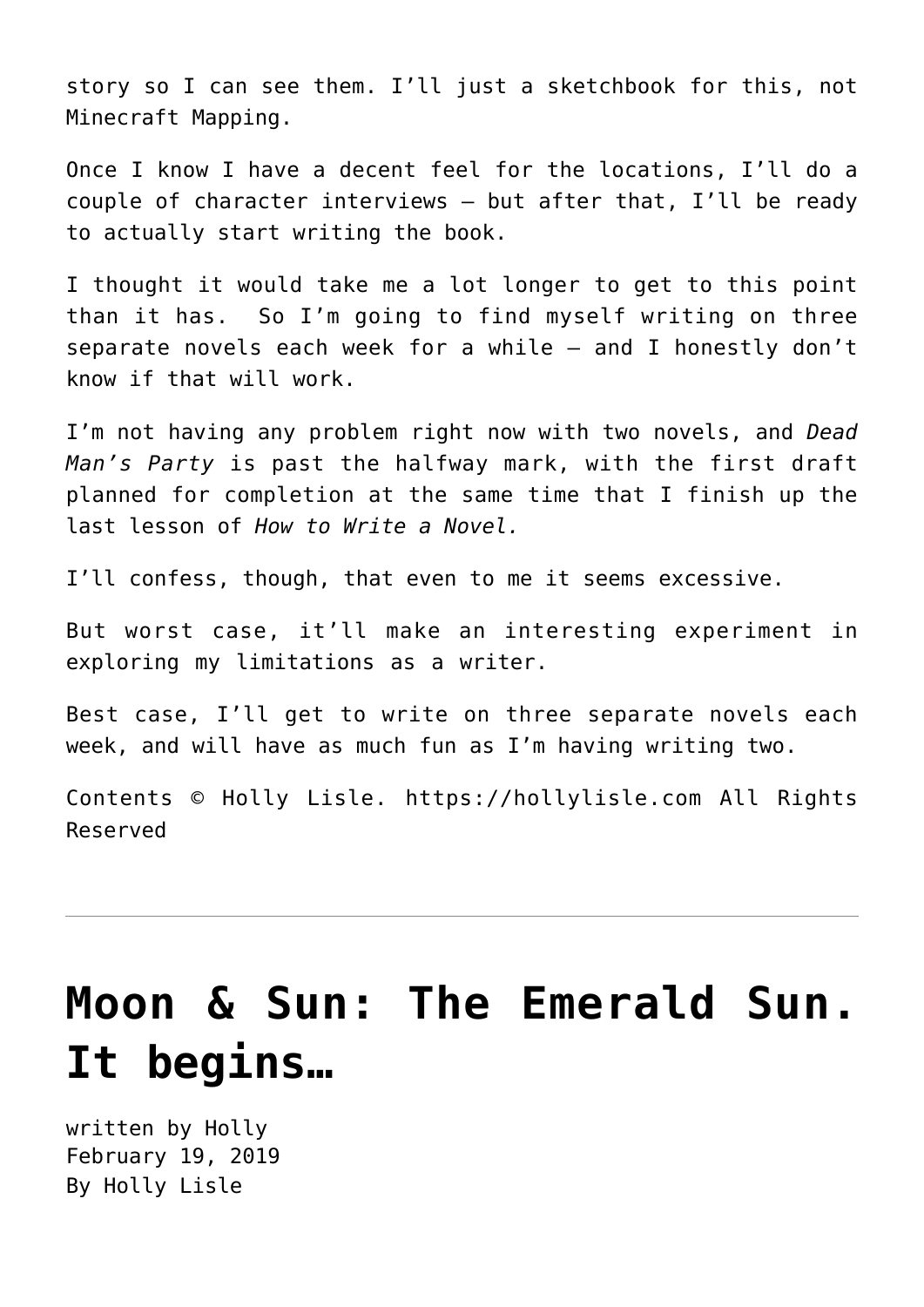Today is my first day of actual story brainstorming (a combination of plotting, doodling, and talking to myself) on The Emerald Sun.

(Reading and noting is done with the books and sticky notes. Brainstorming requires your butt in the chair and your fingers on the keyboard with a sketchpad on the desk in front of you at least if you're me.)

Because, as I frequently did during my commercial career, I planned the series to run long  $-$  in this case, seven books  $$ and because I have to finish the series now with Book 3, I find myself once again rethinking where I wanted to go with the story, and digging through the core principles of what I'd already built, and how these worked.

I'm going through the characters...

- The Cat
- The Dragon
- Genna, Danrith, and their humanoid allies
- The Audiomaerist, a woman who listens to what the roads tell her

And the settings…

- The abandoned ruins of a different civilization
- The forests that grow so quickly they can outrun fleeing humans
- The paths along the Moonroads, and what lives there

And the conflict…

The single act from the past that is still destroying the present

And the question…

How can some kids, a Cat, and a dragon save a dying world adults have lost the will to save?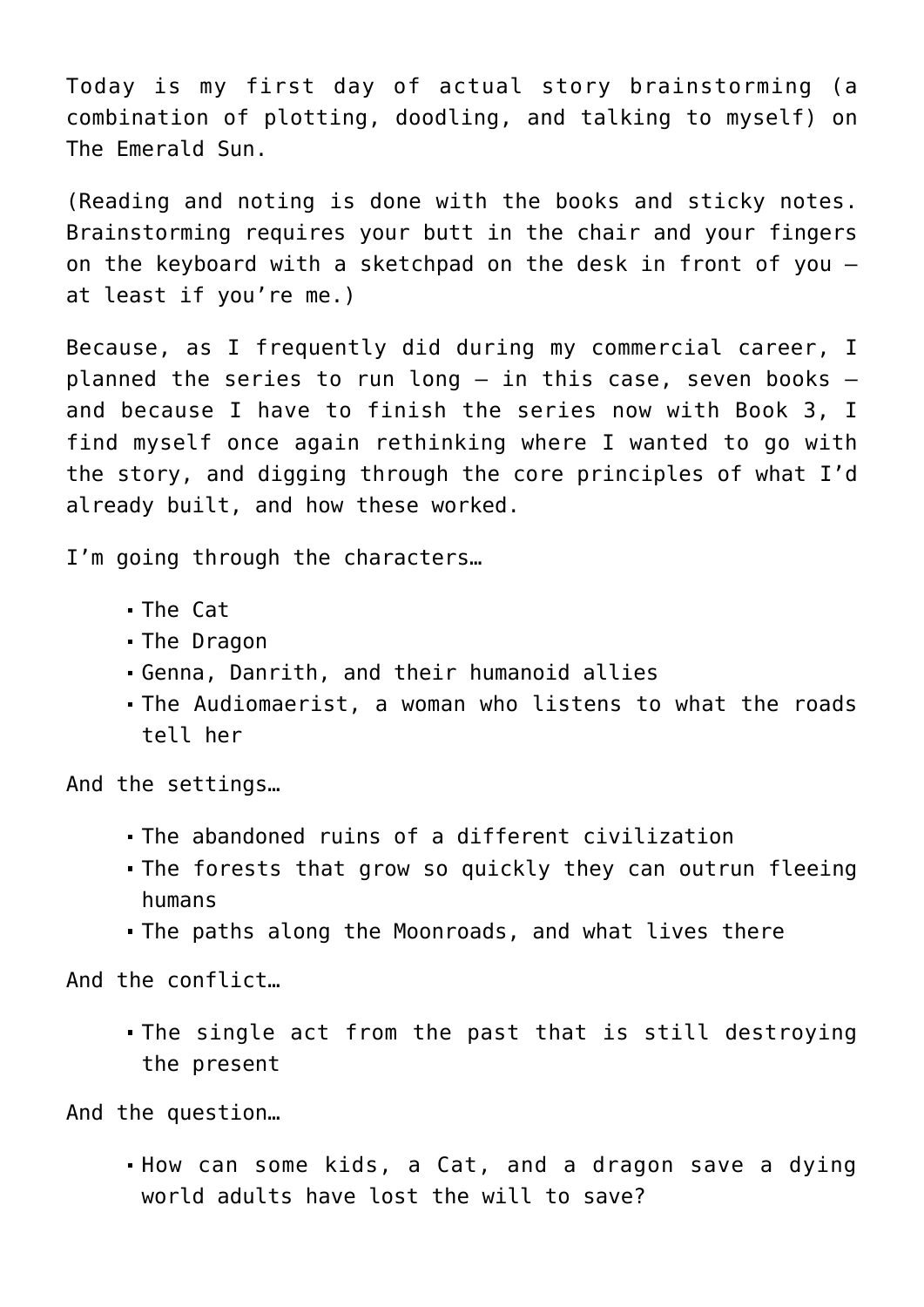I'm trying to find my way through.

I have the ending I'm NOT going to write (what I call "the ending to beat").

I have my Octopus Map, which sets out the obstacles in my path.

Now it's a case of plotting out a path to follow (or again **in my case**, to beat as I go).

Contents © Holly Lisle. <https://hollylisle.com> All Rights Reserved

# **[Becoming Piers Anthony: The](https://hollylisle.com/becoming-piers-anthony-the-not-impossible-dream-of-3-books-a-year/) [Not-Impossible Dream of 3](https://hollylisle.com/becoming-piers-anthony-the-not-impossible-dream-of-3-books-a-year/) [Books A Year](https://hollylisle.com/becoming-piers-anthony-the-not-impossible-dream-of-3-books-a-year/)**

written by Holly February 19, 2019 [By Holly Lisle](https://hollylisle.com)

A couple of things have changed in my life recently, one of which has been the writing of *Dead Man's Party,* my demo novel for the writing class I'm currently building, **How to Write a Novel**.

I've been dedicating one concentrated hour or so a week to the writing of the first draft (and a bloody awful first draft it is, too), but the bones of the story are solid, and it's going in a great direction, and it's turning funny on me all of a sudden.

And I've been reading through Moon & Sun, and taking notes,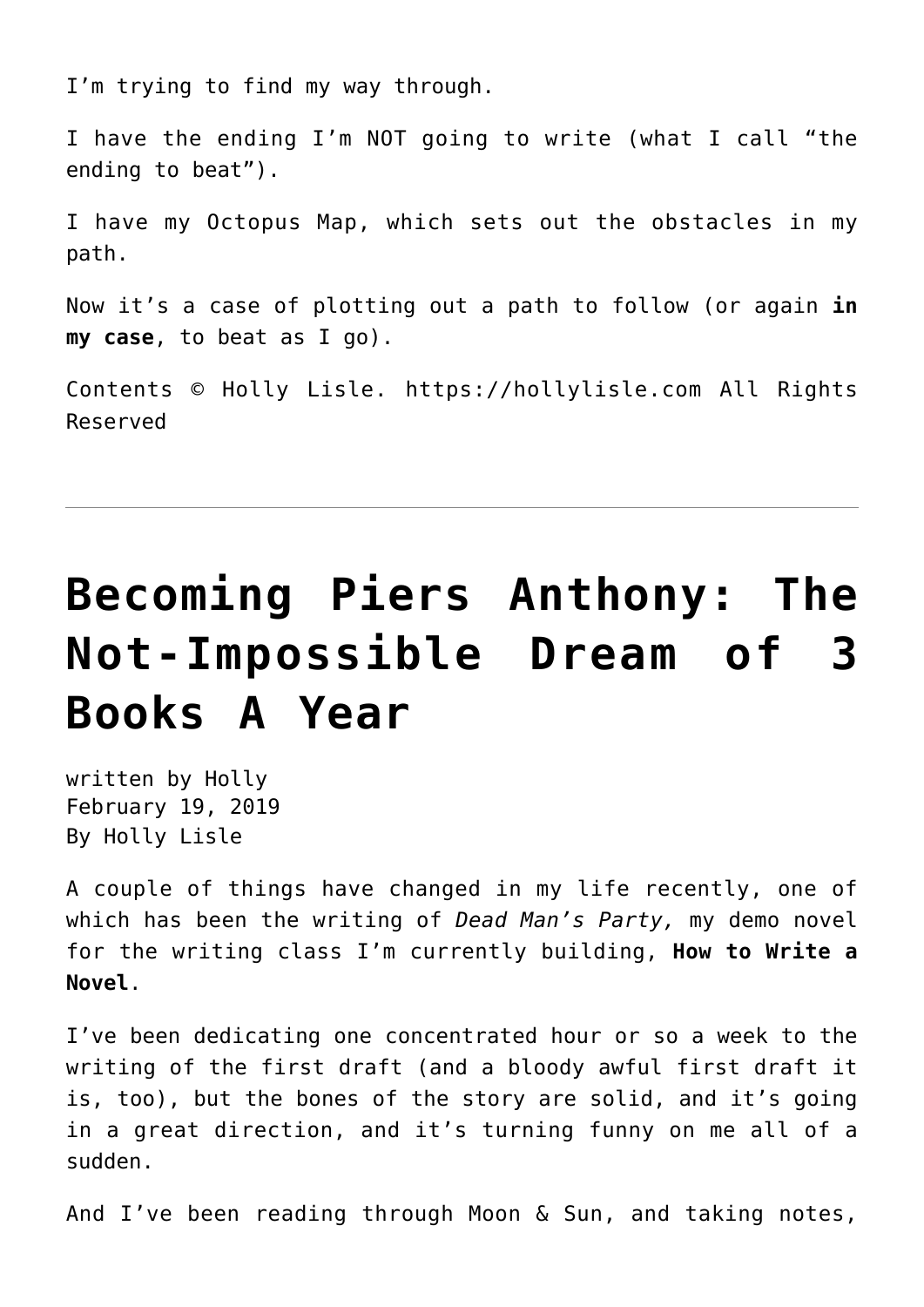but they were not being very helpful notes.

Then, while Becky and I were talking about going back through the first two novels of my *Moon & Sun* series in order to pick up toys I'd left on the floor for the third book, I realized that I had not done an Octopus Map for the series.

So I built the Octopus Map (a core technique in my [How to](https://hollyswritingclasses.com/go/how-to-write-a-series.html) [Write a Series](https://hollyswritingclasses.com/go/how-to-write-a-series.html) class), and something that I mention in the upcoming **Episode 29** of [Alone in a Room with Invisible People](https://alonewithinvisiblepeople.com).

Once I remembered to do it, it took me about half an hour to get the overall bones of the final story figured out. I still have to do all the reading and the finding and identifying of essential toys, and some scene-by-scene plotting, but I know what the story is now. That's big.

So…

At the moment Patreon is covering me for one hour of fiction writing a day, and the income from my fiction isn't currently enough to run beyond that.

And I'm writing the [How to Write a Novel](https://hollyswritingclasses.com/class/how-to-write-a-novel.html) class, and the demo novel, and doing the podcast, and reissuing some of my novels, and getting others ready to go live...

But I've discovered from my writing of *Dead Man's Party* that I can get a lot of actual written fiction done in an hour, and I want to be seeing more progress than I'm seeing.

Because almost all of my hours have been eaten up by research for Moon & Sun, I haven't been seeing a lot of progress.

But this morning I was standing in the shower and my Muse said, "Piers Anthony said he worked on THREE books at a time."

And then I thought, "I have five hours a week, and *Dead Man's Party* is only taking one hour, and I could limit my current reading and noting in the *Moon & Sun* series to two hours,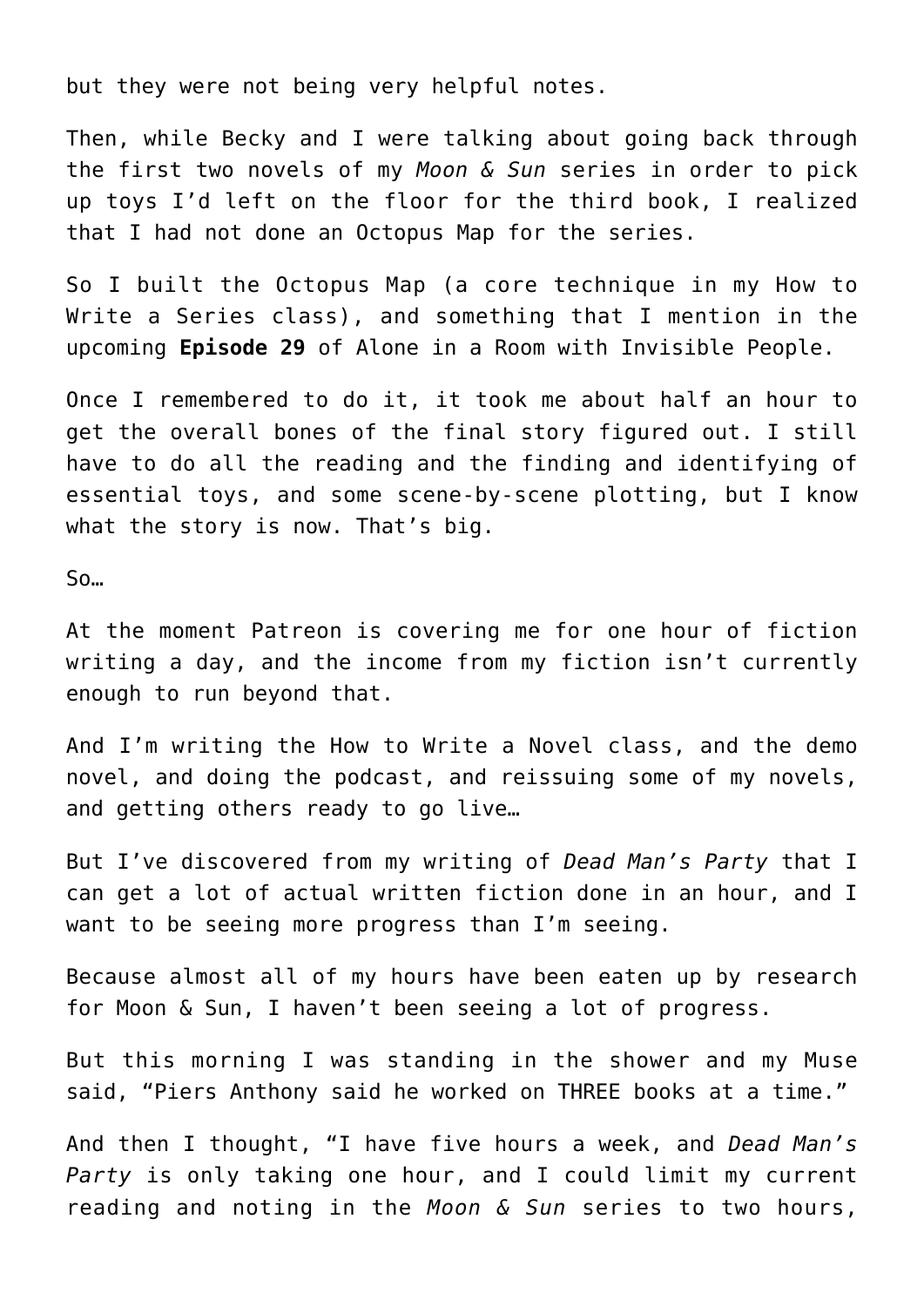which would let me do… What?

### **"What third project?"**

At which point, my Muse practically screamed in my ear, "The Wishbone Conspiracy!!!" With a muttered undertone of *you idiot*.

As I've noted elsewhere, my Muse and I have an interesting relationship.

With *Wishbone,* I already have the world, the characters, the opening chapter, and even a bit of the plot worked out.

#### **So I'm going to do this:**

- Two days a week I'll be working on *Moon & Sun 3: The Emerald Sun*
- One day a week I'll be writing *Dead Man's Party*
- And two days a week I'll be working on Cadence Drake in *The Wishbone Conspiracy*

If my Patreon funding can go up to two hours a day, or if I can get my fiction income up by other means (which I'm also working on), I'll be able to increase that. Top level would be three hours a day, which would still leave five (plus the occasional evening) for creating **How To Write A Novel** plus emails plus forums…

I think even at top funding, or with a much-increased readership of my fiction, this will still work.

Monday I start finding out.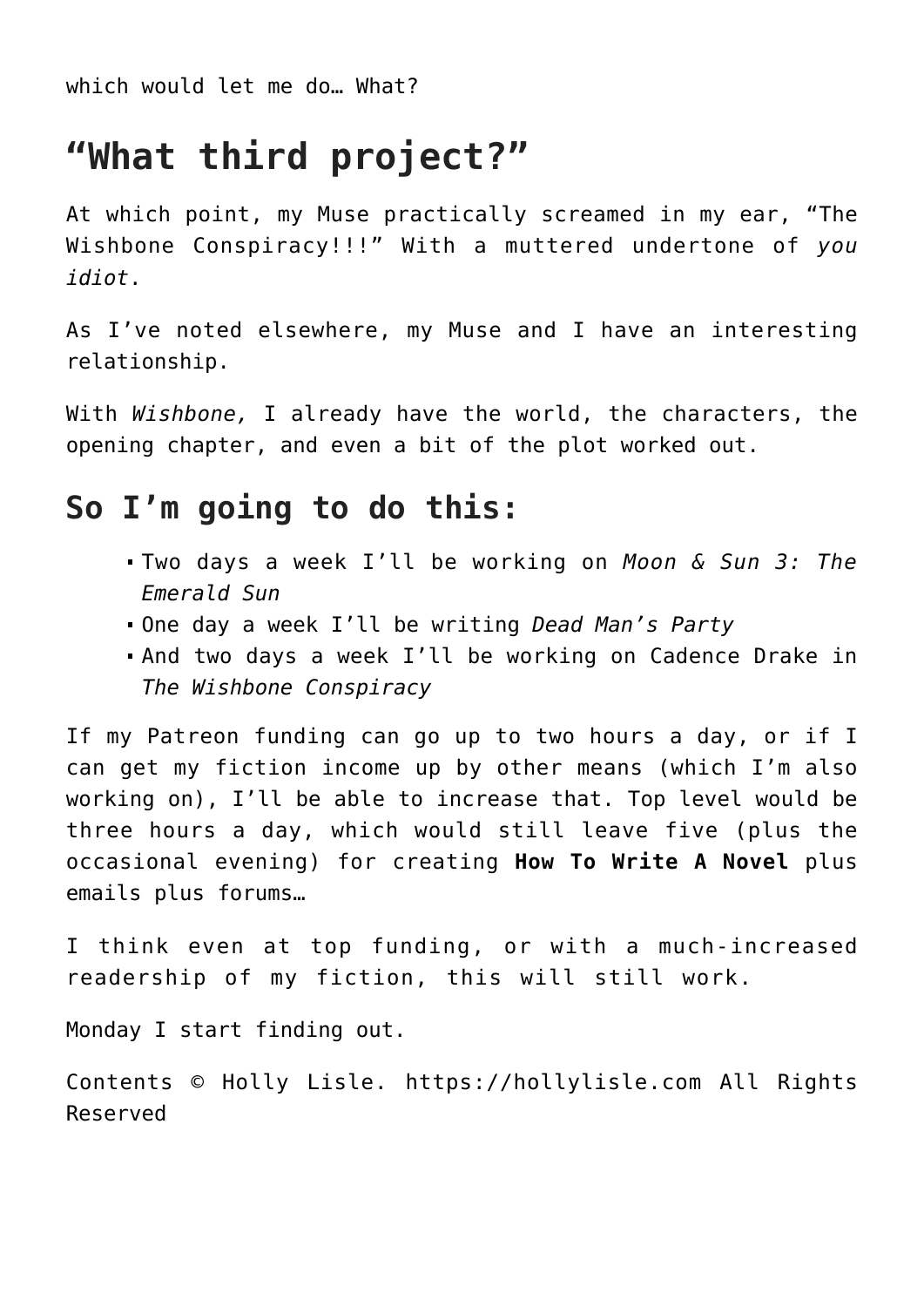## **[IT'S A SIGN!!! – Moon & Sun](https://hollylisle.com/its-a-sign-moon-sun-book-3-the-emerald-sun/) [Book 3: The Emerald Sun](https://hollylisle.com/its-a-sign-moon-sun-book-3-the-emerald-sun/)**

written by Holly February 19, 2019 [By Holly Lisle](https://hollylisle.com)

A long time ago (back in 2006-2008), I wrote two novels I loved and younger readers loved.

**The Ruby Key: Moon & Sun Book 1**

**The Silver Door: Moon & Sun Book 2**

I'd started work on the third one, **The Emerald Sun: Moon & Sun Book 3…**

And then Scholastic told me they weren't going to continue the series. It would end with Book 3, and they would only want the third book if I took a massive pay cut.

**I couldn't afford to take the pay cut.** We were already just squeaking by.

So I stopped working on the series, and wrote a bunch of writing books instead. *Mugging the Muse: Writing Fiction for Love & Money, Create a Character Clinic, Create a Plot Clinic…* and a long list of other books and classes I'm not going to name goes here, but that kept a roof over our heads and food in our bellies.

Meanwhile, however, I kept hearing from the kids who wanted to know what happened next with Genna, Dan, the Cat…

And now those kids are adults.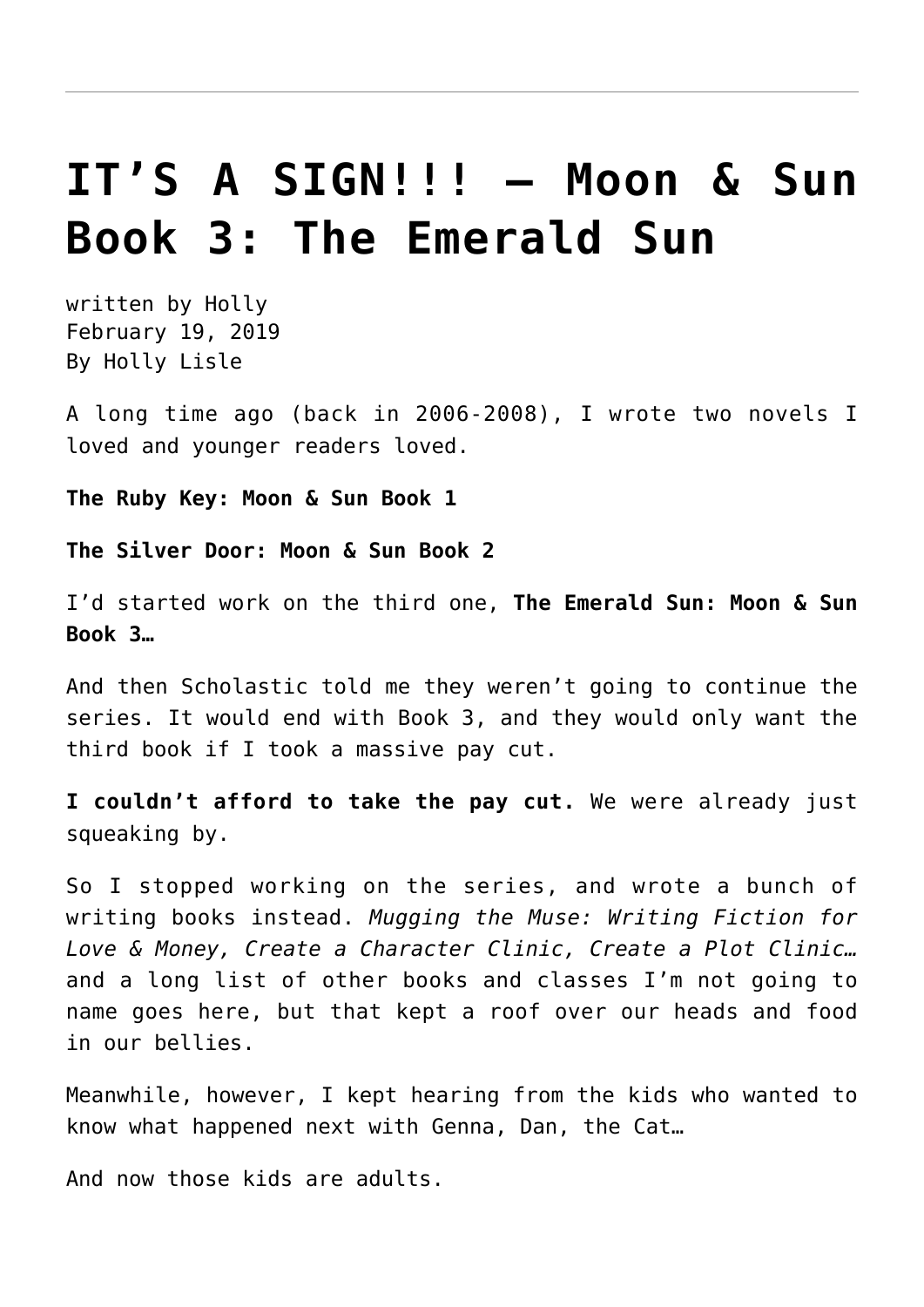**The rights to the first two books have reverted to me.** Today I start the read-through of the first one to get back into the world, to get the voice back, and to find and take notes on any toys I left on the floor that I can pick up for Book 3.

And after I did the first run of reading, I got an unexpected gift.

During a Hard Drive Move (which is never anyone's favorite thing) years ago (which I think coincided with our move from Georgia back to Florida, I lost track of the Book 3 outline and early chapters.

My older computer had become massively obsolete. I moved the backups to a new computer, and when I did this, Moon & Sun had already become a dead project, so I didn't check to make sure I could find it.

Forward a bunch of years to when I wanted to find it, and I couldn't. Realize… Macs have excellent backup, and really good search, and I knew what I was looking for. And no search term I had brought me to those manuscripts.

Today, on the day I started this project, I dug into an unrelated folder looking for something else, and found the entire Moon & Sun project in *there*, including the start of Book 3. Wasn't where it was supposed to be, but everything opens, everything is readable, everything is usable.

**It's a sign.** Time to write Book 3, time to get the first two into print again, time to bring this world back to life.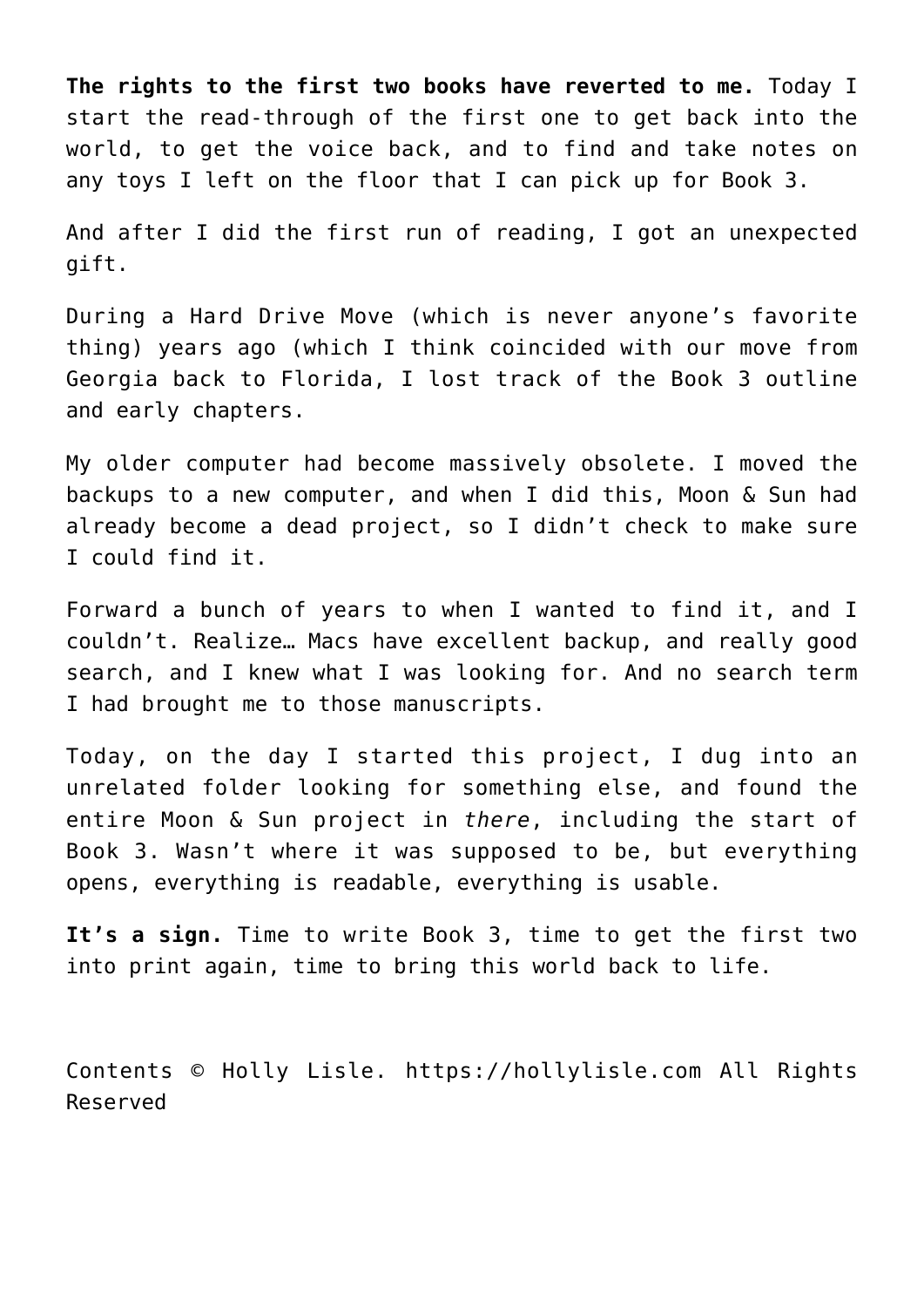# **[Just finished the first draft](https://hollylisle.com/just-finished-the-first-draft-of-the-owners-tale-moon-sun-3-on-deck/) [of The Owner's Tale — Moon &](https://hollylisle.com/just-finished-the-first-draft-of-the-owners-tale-moon-sun-3-on-deck/) [Sun 3 on deck.](https://hollylisle.com/just-finished-the-first-draft-of-the-owners-tale-moon-sun-3-on-deck/)**

written by Holly February 19, 2019 [By Holly Lisle](https://hollylisle.com)

So. Just now the first draft of *The Owners Tale*, the LAST episode in *Tales from the Longview*.

Wrote the final thousand-ish words this morning and part of this afternoon, and for now, at least, I like the ending.

I've printed off the manuscript (in 12 point Courier, doublespaced and with large margins, of course) where it will sit on my desk for at least one week to cool off.

I like a lot of stuff when it's still hot that I can see problems with once it's cooled off.

After it's cooled for at least a week, I'll go in, do a read through and a revision, and then hand off to Matt, who will do my content edit. I want to wow him. He already figured out a part of how it will end (he's just that good).

But he doesn't yet know why. That is where I want to really bring this home.

This is a story I've been working towards for a long time, through a lot of books. This is the story I've pulled from dark corners and bad spots in my own life, from the lives of family, from the lives of other people who have not always had things easy. It's not personal, not any sort of roman á clef.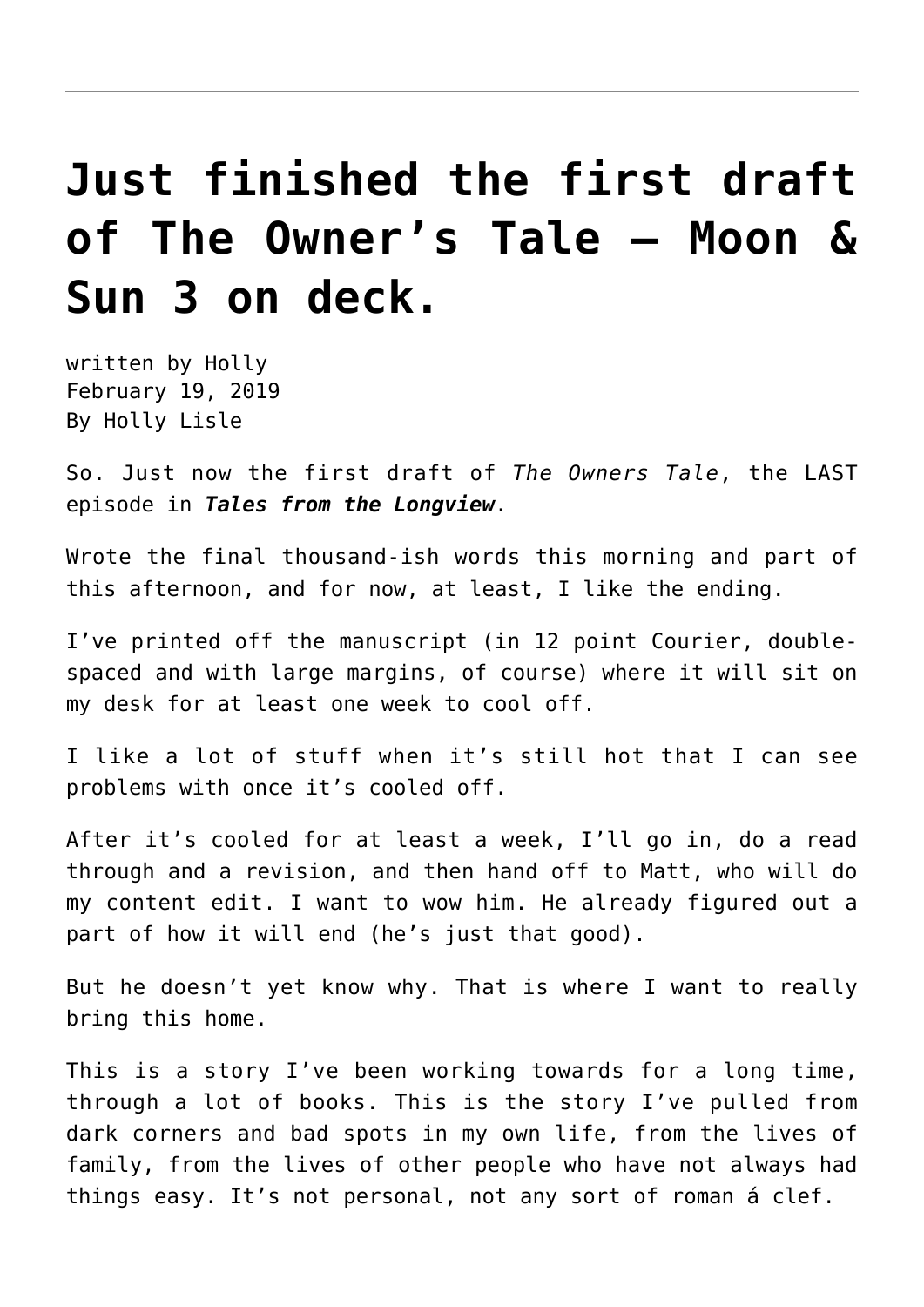But through the fiction of the characters, I did manage to hit some things I've never been able to work into fiction before.

So here's the process once I get through the revision.

I hand off to Matt.

Matt points out all the places where I got it wrong, where I missed what I was going for, where I failed to give the characters the proper respect.

I go in and to an editor's revision.

I ask for a few folks to bug hunt THAT version.

I make corrections from the bug hunt.

I publish the final episode.

### **And then I start into** *Moon & Sun 3: The Emerald Sun.*

**Yep. FINALLY.**

I'm not going to rush through writing the final book in the series. In the episode of *Alone in a Room with Invisible People* that Rebecca and I taped yesterday ([Episode 13:](https://www.alonewithinvisiblepeople.com) [Plotting VS. Pantsing, which will go live TOMORROW — Tuesday,](https://www.alonewithinvisiblepeople.com) [Oct. 16th\)](https://www.alonewithinvisiblepeople.com) I talk a little bit about why.

I remembered to mention:

- Currently writing my **[How to Write a Novel](https://howtowriteanovelclass.com)** [class](https://howtowriteanovelclass.com) demo novel, *Dead Man's Party*
- Whiles also writing the first draft of the **How to Write a Novel** class
- Brainstorming and doing the weekly podcast with Rebecca
- Doing the other stuff that has to fit in with these major activities, like spending time with my guys,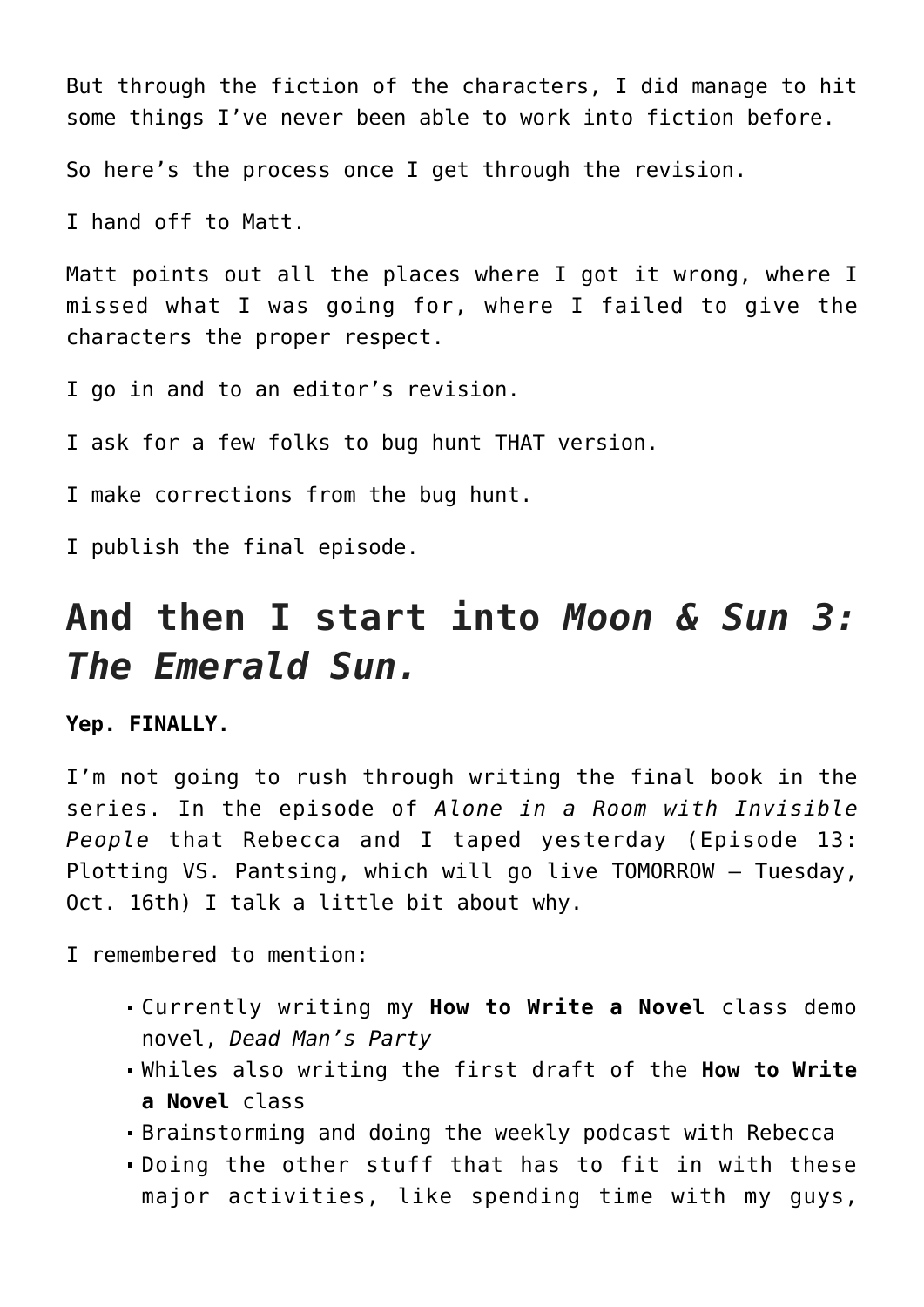answering emails, paying bills, talking with folks on the forums, and doing the still-less-frequent-than-I'dhoped blog posts

#### **But the biggest thing about getting back to the series is this:**

I haven't read the first two books in years, and I have to step back into that world. I'm a visceral writing. I write from inside my characters, doing my best to become them while I'm writing.

So I have reacquaint myself with the nuances of these folks, both good and bad. Walk through the concept map I drew for Book 3. Remember how to step back inside those characters, and become again the girl at the end of childhood who has had the weight of her world land on her shoulders, and who, with a brother she sometimes fights with, friends who aren't as reliable as one would hope, and a cat who's lying through his teeth about who he really is, has to save her people from destruction.

If she doesn't do it, no one will.

I'm hoping to be able to announce the start of the novel around or shortly after Christmas of this year.

I expect that I'll need about a year to write and revise it. I cannot GUARANTEE that's what I'll need, because I'm not just doing one book these days. I'm doing a book, classes, forums, and other things that are possible with the Internet.

Life was simpler in the days of just print publishers and just answering snail mail letters from fans a few times a year.

But cooking on a wood stove and dumping a honey-bucket in the midden downriver from your house were simpler, too. Been there, done that.